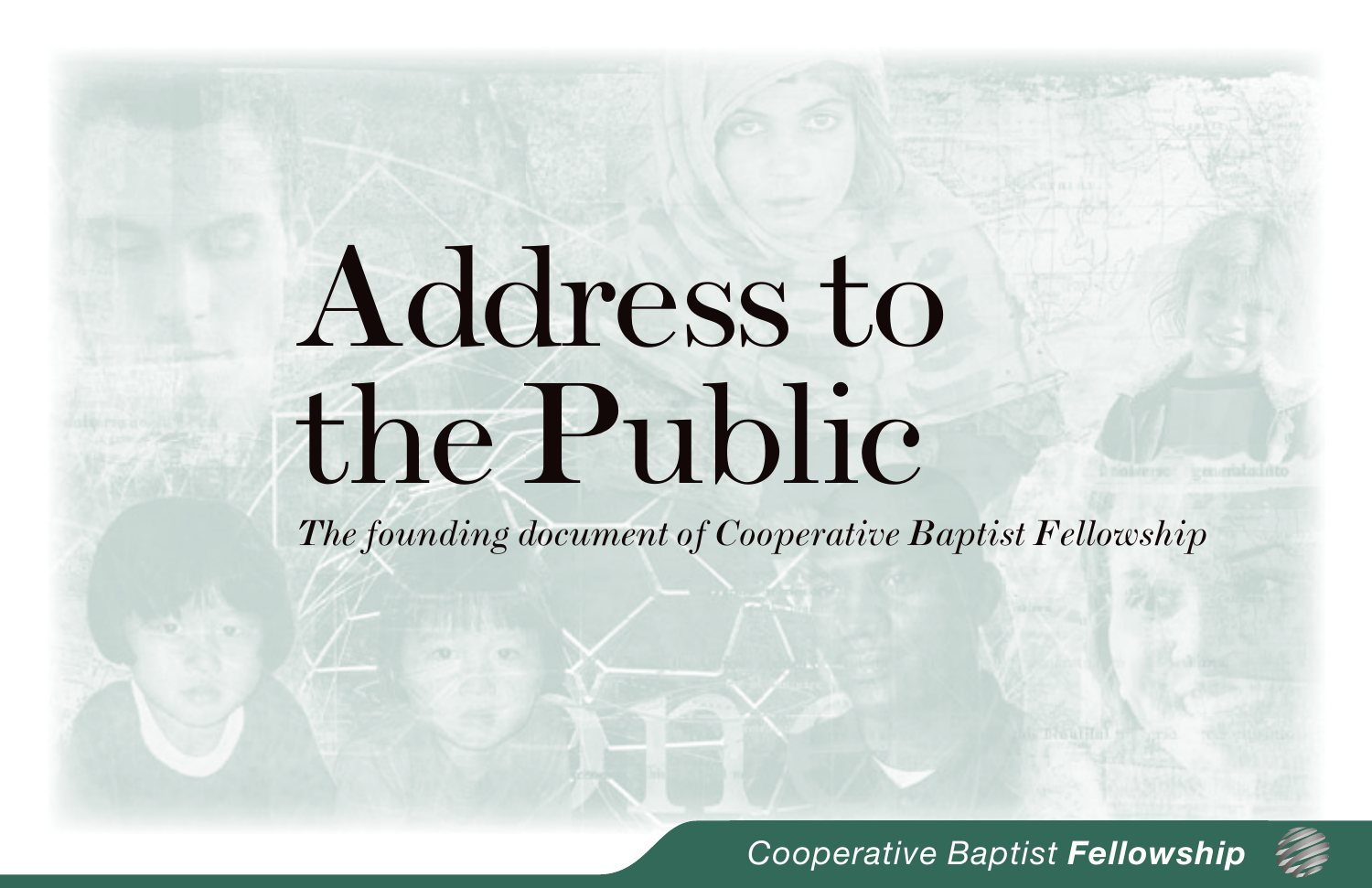*The Cooperative Baptist Fellowship is a group of moderate Southern Baptists and ex-Southern Baptists. Born in August 1990, as a result of the fundamentalist-moderate controversy within the Southern Baptist Convention (1979-1990), it did not adopt the name "Cooperative Baptist Fellowship" until May 10, 1991, and after the adoption of the following document. Because the name of the organization originally proposed was the "United Baptist Fellowship," that was the term used in this document when presented to the Assembly. It has been replaced here by "Cooperative Baptist Fellowship," the name ultimately adopted for the organization.*

*Presented to the General Assembly as "information" on behalf of the "Interim Steering Committee," the document is the result of the work of two people, Cecil E. Sherman and Walter B. Shurden. Sherman's is the primary hand. A brief history of the document is found in the archives of the Cooperative Baptist Fellowship at Mercer University in Macon, Georgia.*

*Designed primarily to distinguish moderate Southern Baptists from fundamentalist Southern Baptists, "An Address to the Public" gives insight into what moderate Southern Baptists believe to be consistent with the Baptist tradition of freedom and responsibility. After providing a cursory background to the fundamentalist-moderate controversy, the document lists some of the major issues in the conflict. It then commits moderates to the building of a new organization that will embody Baptists principles and extend the missionary work of their people1 .*

*\_\_\_\_\_\_\_\_\_\_\_\_\_\_\_\_\_\_\_\_\_\_\_\_\_\_\_\_\_\_\_\_\_\_\_\_\_\_\_\_\_\_\_\_\_\_\_\_\_\_\_\_\_\_\_\_\_\_\_\_\_\_\_\_\_\_\_\_\_\_\_\_\_\_\_\_\_\_\_\_\_\_\_\_\_\_\_\_\_\_\_\_\_\_\_\_\_\_\_\_\_\_\_\_\_\_\_\_\_\_\_\_\_\_\_\_\_\_\_\_*

**1 Shurden, Walter B. The struggle for the Soul of the SBC. Mercer University Press, Macon, GA 1993. P. 309 (Used by permission from Dr. Shurden)**

"An Address to the Public" from the Interim Steering Committee of the Cooperative Baptist Fellowship Adopted on May 9, 1991

#### **Introduction**

Forming something as fragile as the Cooperative Baptist Fellowship is not a move we make lightly. We are obligated to give some explanation for why we are doing what we are doing. Our children will know what we have done; they may not know why we have done what we have done. We have reasons for our actions. They are:

#### **I. Our Reasons Are Larger Than Losing.**

For twelve years the Southern Baptist Convention in annual session has voted to sustain the people who lead the

fundamentalist wing of the SBC. For twelve years the SBC in annual session has endorsed the arguments and the rationale of the fundamentalists. What has happened is not a quirk or a flash or an accident. It has been done again and again.

If inclined, one could conclude that the losers have tired of losing. But the formation of the Cooperative Baptist Fellowship does not spring from petty rivalry. If the old moderate wing of the SBC were represented in making policy and were treated as welcomed representatives of competing ideas in the Baptist mission task, then we would co-exist, as we did for years, alongside fundamentalism and continue to argue our ideas before Southern Baptists.

But this is not the way things are. When fundamentalists won in 1979, they immediately began a policy of exclusion. Non-fundamentalists are not appointed to any denominational positions. Rarely are gentle fundamentalists appointed. Usually only doctrinaire fundamentalists, hostile to the purposes of the very institutions they control, are rewarded for service by appointment. Thus, the boards of SBC agencies are filled by only one kind of Baptists. And this is true whether the vote to elect was 60-40 or 52-48. It has been since 1979 a "winner take all." We have no voice.

In another day Pilgrims and Quakers and Baptists came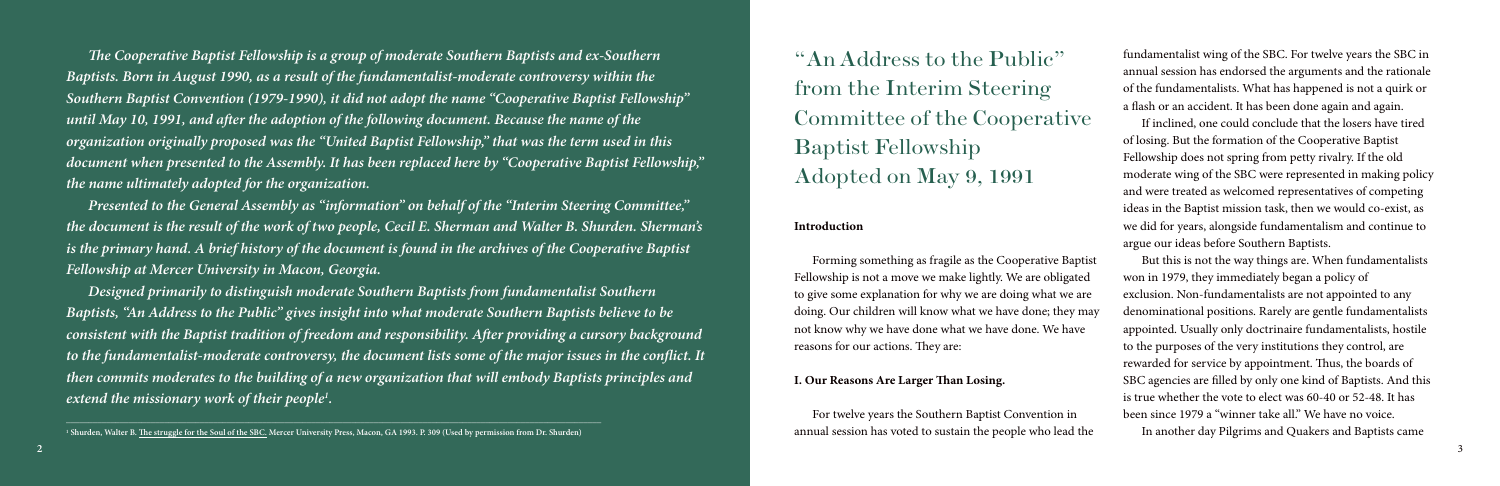to America for the same reason. As a minority, they had no way to get a hearing. They found a place where they would not be second-class citizens. All who attended the annual meeting of the SBC in New Orleans in June of 1990 will have an enlarged understanding of why our ancestors left their homes and dear ones and all that was familiar. So forming the Cooperative Baptist Fellowship is not something we do lightly. Being Baptist should ensure that no one is ever excluded who confesses, "Jesus is Lord (Philippians 2:11)."

#### **II. Our Understandings Are Different.**

Occasionally, someone accuses Baptists of being merely a contentious, controversial people. That may be. But the ideas that divide Baptists in the present "controversy" are the same ideas that have divided Presbyterians, Lutherans, and Episcopalians. These ideas are strong and central; these ideas will not be papered over. Here are some of these basic ideas:

#### *1. Bible.*

Many of our differences come from a different understanding and interpretation of Holy Scripture. But the difference is not at the point of the inspiration or authority

of the Bible. We interpret the Bible differently, as will be seen below in our treatment of the biblical understanding of women and pastors. We also, however, have a different understanding of the nature of the Bible. We want to be biblical — especially in our view of the Bible. That means that we dare not claim less for the Bible than the Bible claims for itself. The Bible neither claims nor reveals inerrancy as a Christian teaching. Bible claims must be based on the Bible, not on human interpretations of the Bible.

#### *2. Education.*

What should happen in colleges and seminaries is a major bone of contention between fundamentalists and moderates. Fundamentalists educate by indoctrination. They have the truth and all the truth. As they see it, their job is to pass along the truth they have. They must not change it. They are certain that their understandings of the truth are correct, complete and to be adopted by others.

Moderates, too, are concerned with truth, but we do not claim a monopoly. We seek to enlarge and build upon such truth as we have. The task of education is to take the past and review it, even criticize it. We work to give our children a larger understanding of spiritual and physical reality. We

know we will always live in faith; our understandings will not be complete until we get to heaven and are loosed from the limitations of our mortality and sin.

#### *3. Mission.*

What ought to be the task of the missionary is another difference between us. We think the mission task is to reach people for faith in Jesus Christ by preaching, teaching, healing and other ministries of mercy and justice. We believe this to be the model of Jesus in Galilee. That is the way he went about his mission task. Fundamentalists make the mission assignment narrower than Jesus did. They allow their emphasis on direct evangelism to undercut other biblical ministries of mercy and justice. This narrowed definition of what a missionary ought to be and do is a contention between us.

#### *4. Pastor.*

What is the task of the pastor? They argue the pastor should be the ruler of a congregation. This smacks of the bishops' task in the Middle Ages. It also sounds much like the kind of church leadership Baptists revolted against in the seventeenth century.

Our understanding of the role of the pastor is to be a servant/shepherd. Respecting lay leadership is our assignment. Allowing the congregation to make real decisions is of the very nature of Baptist congregationalism. And using corporate business models to "get results" is building the Church by the rules of a secular world rather than witnessing to the secular world by way of a servant Church.

#### *5. Women.*

The New Testament gives two signals about the role of women. A literal interpretation of Paul can build a case for making women submissive to men in the Church. But another body of scripture points toward another place for women. In Gal. 3:27-28 Paul wrote, "As many of you as are baptized into Christ have clothed yourselves with Christ. There is no longer Jew or Greek, there is no longer slave or free, there is no longer male and female; for all of you are one in Christ Jesus (NSRV)."

We take Galatians as a clue to the way the Church should be ordered. We interpret the reference to women the same way we interpret the reference to slaves. If we have submissive roles for women, we must also have a place for the slaves in the Church.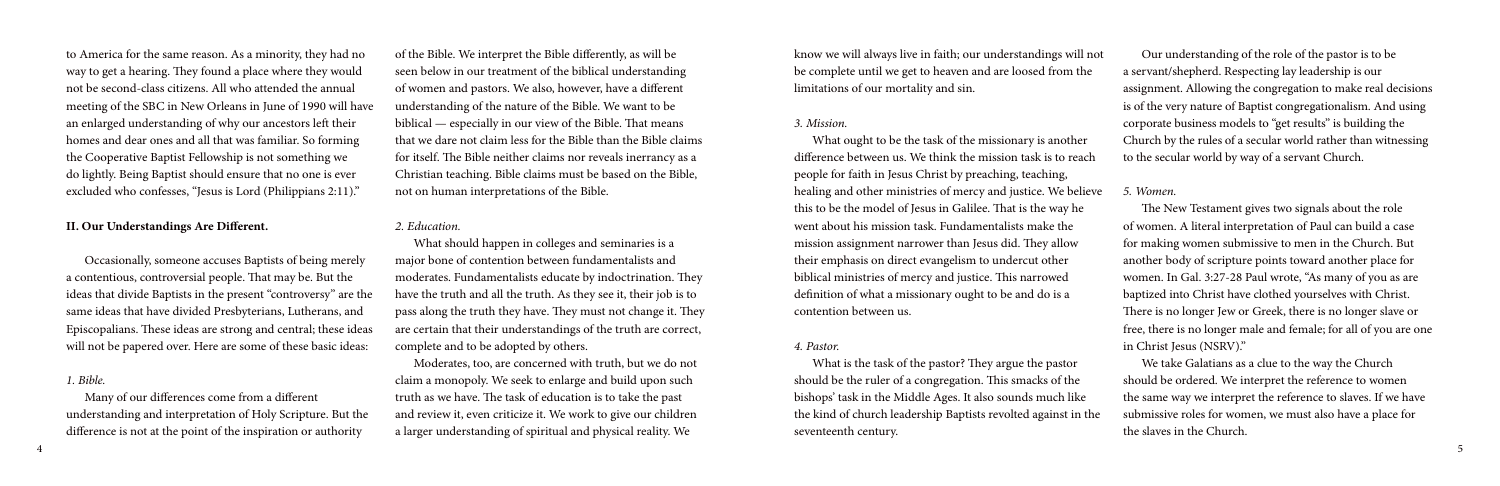In Galatians Paul follows the spirit of Jesus who courageously challenged the conventional wisdom of his day. It was a wisdom with rigid boundaries between men and women in religion and in public life. Jesus deliberately broke those barriers. He called women to follow him; he treated women as equally capable of dealing with sacred issues. Our model for the role of women in matters of faith is the Lord Jesus.

#### *6. Church.*

An ecumenical and inclusive attitude is basic to our fellowship. The great ideas of theology are the common property of all the church. Baptists are only a part of that great and inclusive Church. So, we are eager to have fellowship with our brothers and sisters in the faith and to recognize their work for our Savior. We do not try to make them conform to us; we try to include them in our design for mission. Mending the torn fabric of both Baptist and Christian fellowship is important to us. God willing, we will bind together the broken parts into a new company in preview of the great fellowship we shall have with each other in heaven.

It should be apparent that the points of difference are critical. They are the stuff around which a fellowship such as the Southern Baptist Convention is made. We are different. It

is regrettable, but we are different. And perhaps we are most different at the point of spirit. At no place have we been able to negotiate about these differences. Were our fundamentalist brethren to negotiate, they would compromise. And that would be a sin by their understandings. So, we can either come to their position, or we can form a new fellowship.

#### **III. We Are Called to Do More than Politic.**

Some people would have us continue as we have over the last twelve years, and continue to work with the SBC with a point of view to change the SBC. On the face of it this argument sounds reasonable. Acting it out is more difficult.

To change the SBC requires a majority vote. To effect a majority in annual session requires massive, expensive, contentious activity. We have done this, and we have done it repeatedly.

But we have never enjoyed doing it. Something is wrong with a religious body that spends such energy in overt political activity. Our time is unwisely invested in beating people or trying to beat people. We have to define the other side as bad and we are good. There is division. The existence of the Cooperative Baptist Fellowship is a simple confession

of that division; it is not the cause of that division.

We can no longer devote our major energies to SBC politics. We would rejoice, however, to see the SBC return to its historic Baptist convictions. Our primary call is to be true to our understanding of the gospel. We are to advance the gospel in our time. When we get to heaven, God is not going to ask us, "Did you win in Atlanta in June of 1991?" If we understand the orders we are under, we will be asked larger questions. And to spend our time trying to reclaim a human institution (people made the SBC; it is not a scriptural entity) is to make more of that institution that we ought to make. A denomination is a missions delivery system; it is not meant to be an idol. When we make more of the SBC than we ought, we risk falling into idolatry. Twelve years is too long to engage in political activity. We are called to higher purposes.

## **Conclusion**

- That we may have a voice in our Baptist mission ... for that is our Baptist birthright ...
- That we may work by ideas consistent with our understanding of the gospel rather than fund ideas that are not our gospel ...

• That we may give our energies to the advancement of the Kingdom of God rather than in divisive, destructive politics ...

# The Baptist Identity: Four Fragile Freedoms

For these reasons we form the Cooperative Baptist Fellowship. This does not require that we sever ties with the old Southern Baptist Convention. It does give us another mission delivery system, one more like our understanding of what it means to be Baptist and what it means to do gospel. Therefore, we create a new instrument to further the Kingdom and enlarge the Body of Christ.